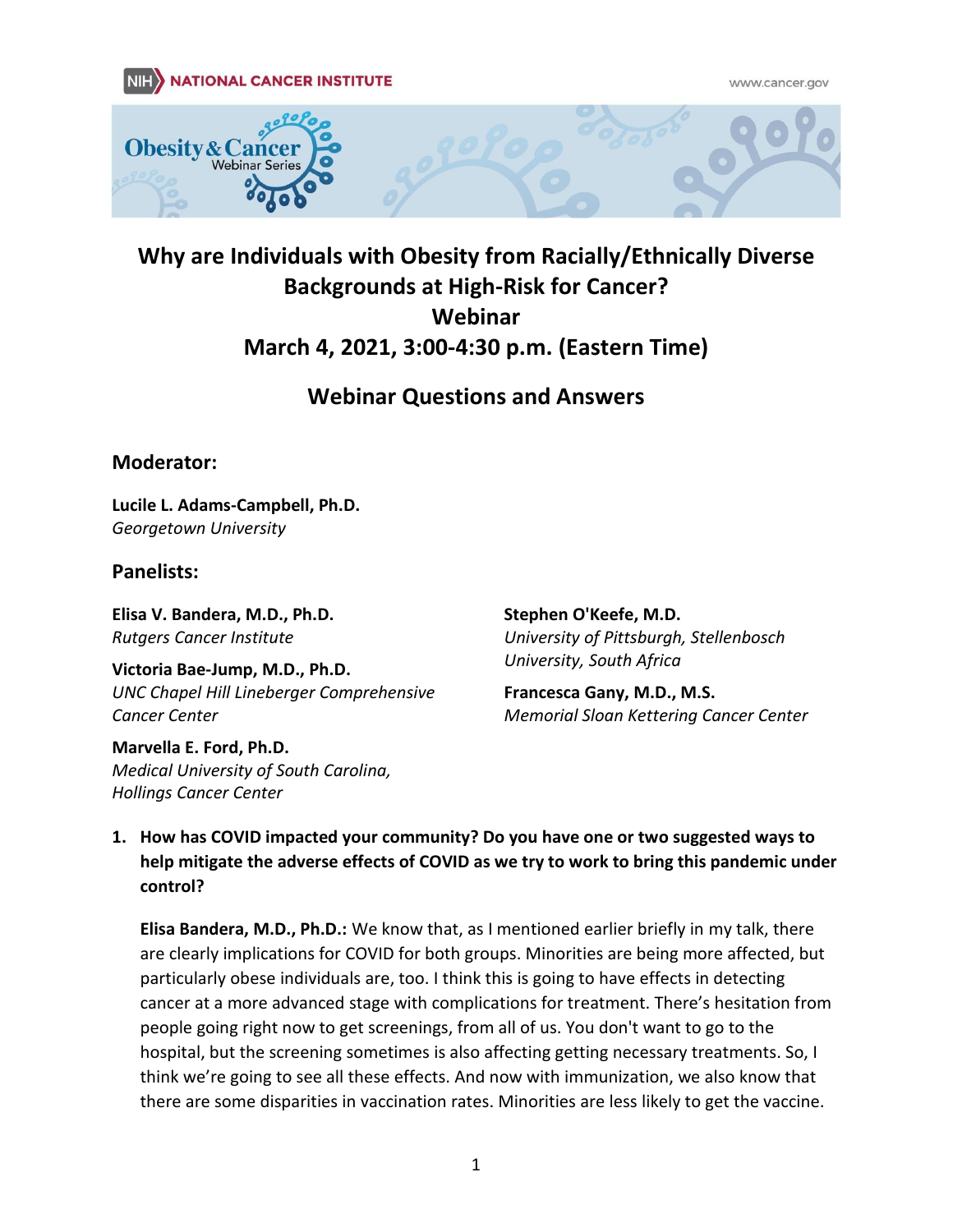The data is coming. We don't know if there is vaccine hesitation or if it's not being offered to them. At least in New Jersey, you have to register to get the vaccine, but if you don't have access to the Internet, that's an issue. I think that we're going to see the effects in general for minorities, but also specifically for obese patients that are already at risk for many things.

**Stephen O'Keefe, M.D.:** It's very interesting. The combination of obesity and a fiberdeficient diet makes you extremely high risk for getting COVID infections. People forget that the virus is part of the microbiome; that there's a very close working association between the two. If you disturb one, you can disturb the other. Key factors in COVID susceptibility are obesity and diabetes, because of the inflammatory effects that it has on the body in general. And not by chance, if you have a fiber-deficient diet, then from what I have said in my talk, the anti-inflammatory effects of butyrate and short-chain fatty acids are not there. I think that there really is a very good, strong rationale for looking after people who have active COVID infections by ensuring that they have a balanced diet, in particular a high-fiber diet, so that it can exert its anti-inflammatory effects in the systemic circulation as well.

**Marvella E. Ford, Ph.D.:** Of course, the pandemic has been very tragic. But I think that one thing it has done is to really shed light on really underserved communities. And I think that's a good thing because now we see how the communities have been living, and we have so many opportunities to intervene now. We've talked about telehealth and telemedicine. In the I-95 corridor of economic disadvantage in South Carolina, a lot of the counties don't have broadband access. So, we can see now that if we continue to move forward with telehealth and telemedicine without giving those communities broadband access, they will be left even more behind than other communities. Now there is a push to get rural communities broadband access so they can be included. That's just one example of something that's come about because of COVID -19. I think another factor is, again, the role of obesity, not only as a COVID-19 risk factor, but also as a risk factor for so many chronic diseases and looking at the underlying biological mechanisms of those diseases, linking those factors with diet and nutritional intake. I think that's really critically important. That's another, you could say, unintended consequence of the COVID-19 pandemic. My colleague Dr. David Turner, a biologist, and I have done some disparities-focused work together. He is evaluating advanced glycation end products (AGEs), which are markers of biological inflammation associated with diabetes and cancer, and the role of nutrition in reducing AGE levels, thus potentially reducing cancer risk. I think Dr. O'Keefe said, as we gain in knowledge, we can use that to inform our behavior change interventions. And so, I think that the COVID-19 pandemic has really shown us the importance of nutrition and physical activity on susceptibility to illness and disease. But it also shows us that we are only as healthy as the unhealthiest member of our community. And when we're facing a pandemic, it doesn't matter if one pocket of the community is extremely healthy if you have another pocket that's very unhealthy; that will ultimately affect everyone.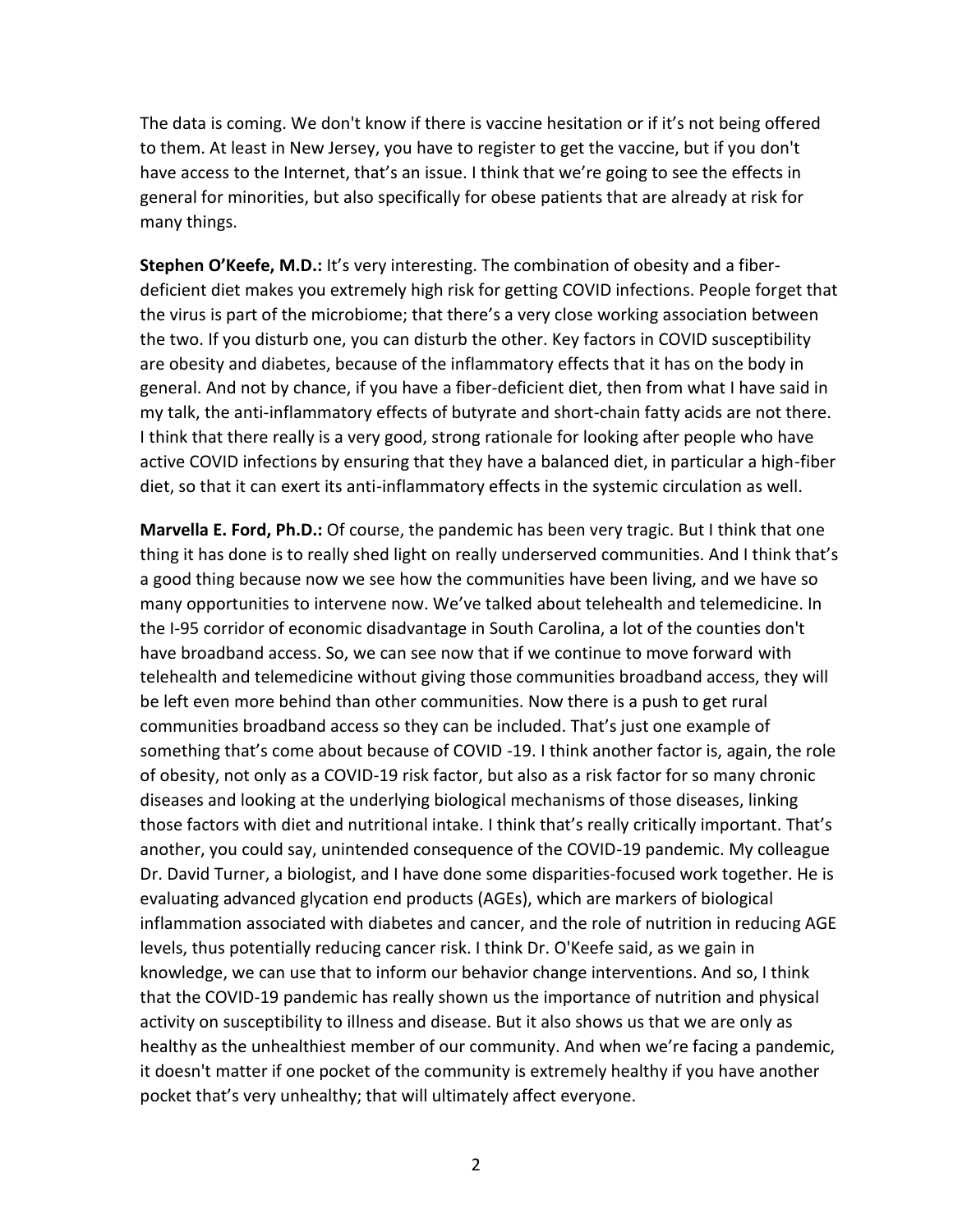**Francesca Gany, M.D., M.S.:** We've said a lot of it already, but I do want to say that to mitigate the situation now in underserved communities, we have to make sure we're doing whatever we can to get the vaccine out to those underserved community members. There's discussion about vaccine hesitancy, but there's not enough discussion about vaccine access. There's some discussion around it, but really making sure that the vaccine is available to everyone across the community, including folks for whom it's harder to get it to, is vital. I think that's really key right now, in addition to supporting the community in so many other ways and really addressing the disparities we've seen and heard loud and clear.

#### **2. What are the major barriers in disparities research on obesity and cancer?**

**Elisa Bandera, M.D., Ph.D.:** Always a barrier: funding is a problem, right? Because for these studies I have mentioned, we want large studies where we can actually do granular analyses to understand body composition and effect by subtype, by subgroup, and all these kinds of things. That requires a lot of money. People think that minorities don't want to participate in research, but I don't think that's true. Sometimes, it's difficult to reach them. We need to be community-based, work with community partners, and work with cancer advocates so that we can actually reach minority populations. My own experience is that once they know about the study, for the most part, they want to participate.

**Marvella E. Ford, Ph.D.:** I think that's a great question. It's really important to include social determinants of health factors and to understand the context in which people are making the food choices that they're making. I think the interventions like the last one that we heard can help to change that context and give people options, but we should start with an understanding that people are operating from the options that they see available to them. Really trying to partner with them and develop a real relationship is important, so that together, the researchers and community members can develop strategies that will be helpful and successful with the input of the community members into the services or the interventions that they would like to receive.

**Stephen O'Keefe, M.D.:** It's a question of education, and I'm not just talking about minorities, I'm talking about the general population in the USA and every Westernized country. They don't realize what the power of good eating is and the way that we've varied away from what we were – we evolved to eat, which maintains body health. And the best example of this is that you can actually reduce your risk of colon cancer 20-fold by changing to a plant-based diet. A very simple thing to do. People say, oh, you can't do it, you can't change diet, but that's not true. They said the same thing about cigarettes, that people would never stop smoking. We need the media to be on our side, we need to cut out appetizing fast foods and things and make a really concerted effort to change back to a diet that is more natural. I believe the next generation will show us the way.